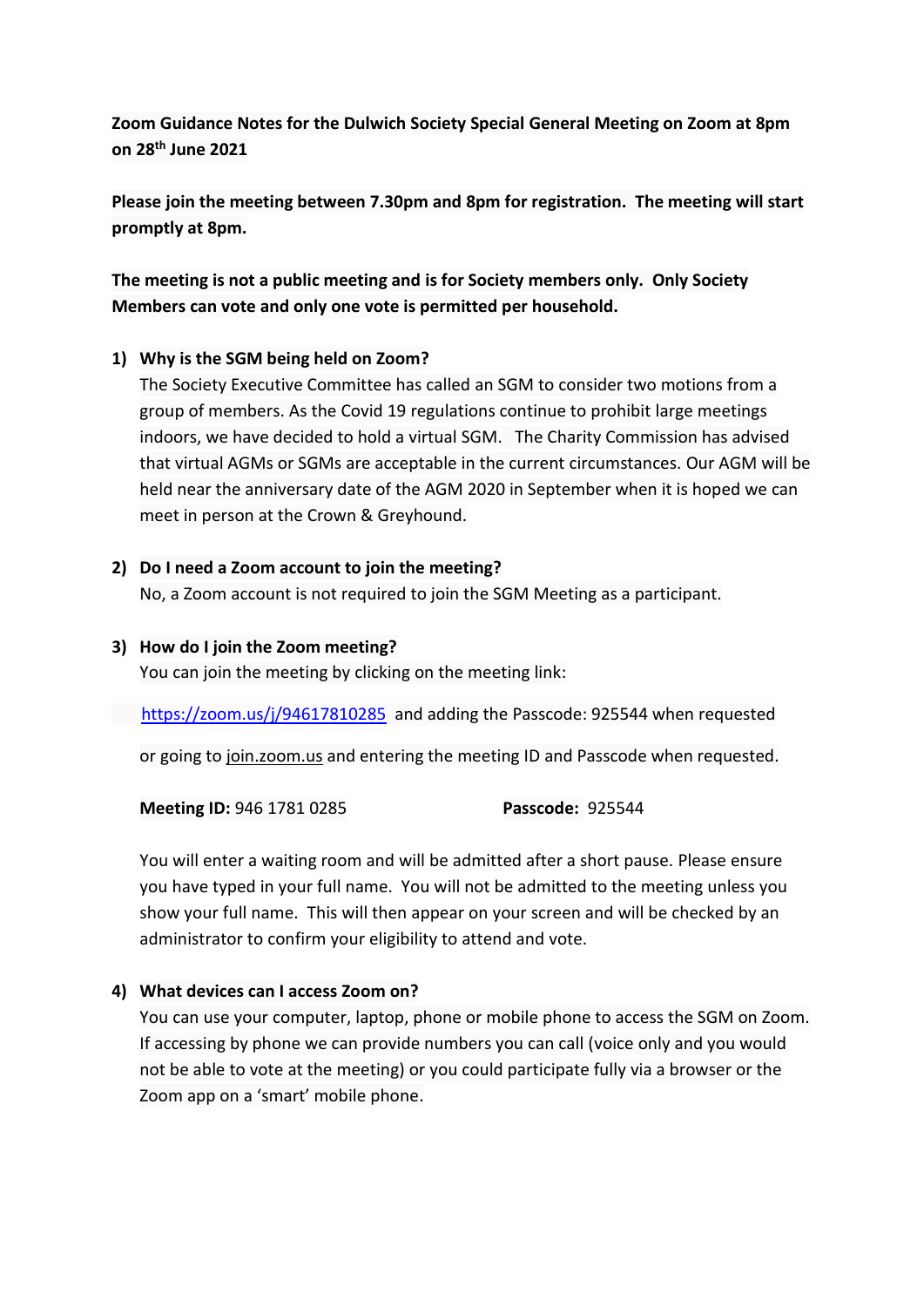### **5) Household participation in the SGM?**

Two or more participants in the same household can attend the Zoom SGM either using the same device or separate devices. You may get some interference if using a computer/laptop and a mobile phone in the same room. **Each household only has one vote in line with the Society Rules (Rule 3)**

## **6) Who will manage the meeting?**

The meeting will be managed by the Chair who will progress the business of the meeting and a Host, who will admit participants, mute and unmute them, control screen sharing of documents and oversee the votes.

## **7) What time should I join the meeting?**

We would like members to join the meeting from 7.30pm. Please do not leave it to the last minute as the meeting will start promptly at 8pm. You will be held in a virtual Waiting Room until your name has been checked and the Host is ready to admit you to the meeting.

## **8) How do I make sure I can hear others and be heard?**

On most devices, you can join computer/device audio by clicking "Join Audio", "Join with Computer Audio" or "Audio" to access the audio settings. There is a facility on Zoom to Test Audio so you can check how loud your microphone and speaker(s) are.

Most participants will be muted by the Host, unless speaking or asking a question, to minimise background distractions. You can unmute yourself if you have been called on to speak, by clicking the blue square on your screen that says "Unmute" or by toggling the Audio on/off icon button.

# **9) Do I need a webcam to join the Zoom meeting?**

You are not required to have a webcam to join the Zoom meeting, but if you don't have a camera or if you choose to switch video off, you will not be seen by other participants. Your name/photo will appear on your screen. You will be able to listen and speak during the meeting and view the webcam video of other participants.

### **10) Will I be able to see all the other participants?**

Yes, unless they are not using video. For some of the meeting, the main part of your screen will be taken up with Powerpoint slides. If you click on "Gallery View" in the top right hand corner of the screen, you will see a small picture of everyone, as well as the slide. As all the participants will not fit on one screen, you will need to click on the up or